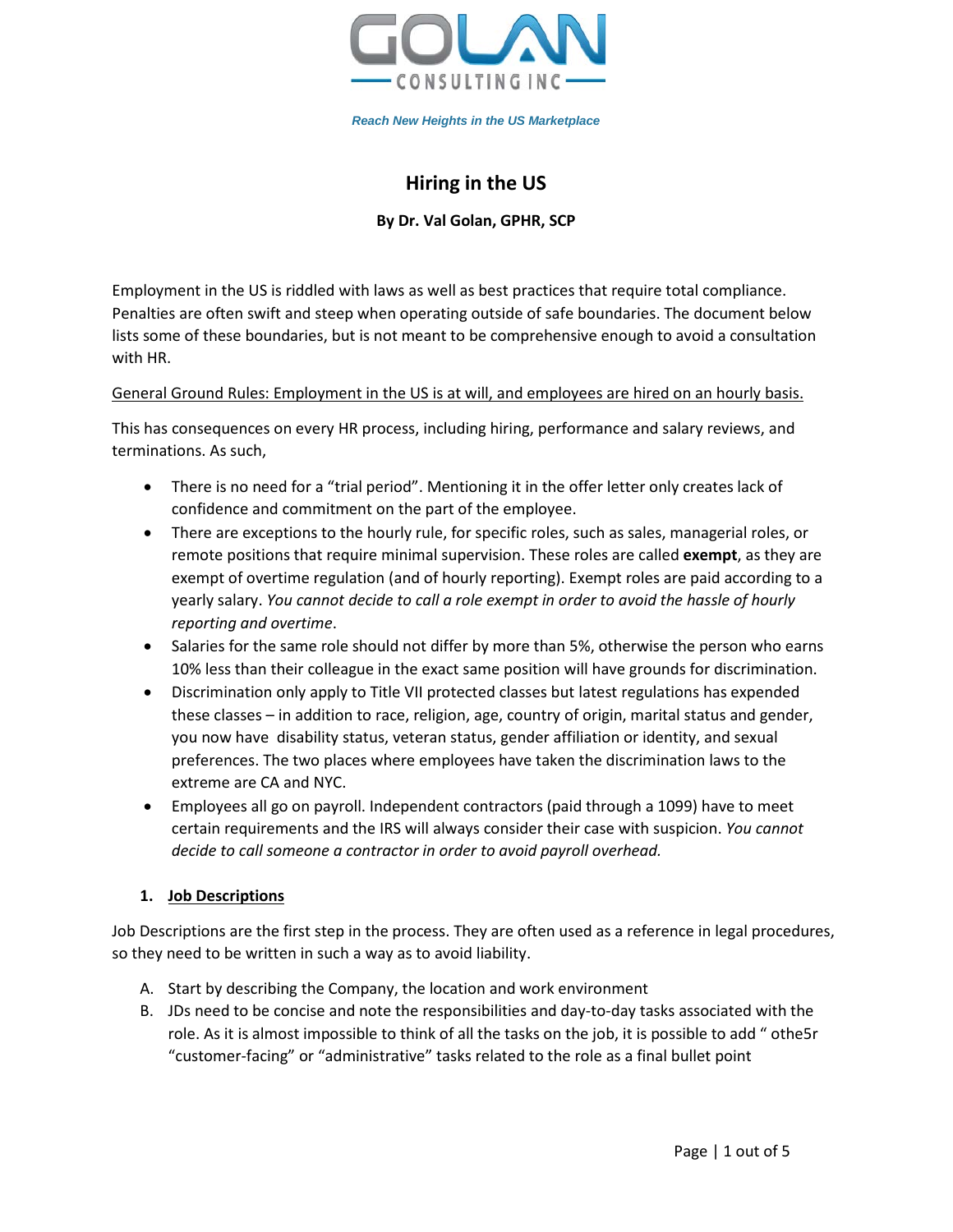

- C. If the position is exempt (see paragraph above) the job description needs to mention this fact and give a proper explanation in the tasks and requirement –for instance, " the employee will need to practice independent judgment in this role"
- D. In the Requirements portion, only legitimate business-related qualifications need to be listed. NEVER mention a background check. You can list personal qualities such as motivated, selfdirected and autonomous, but not "young and enthusiastic" or "US Citizen"
- E. In general, the JD should reflect the Company culture and attract candidates who will recognize themselves in the description, however, in order to manage expectations, there is very little value in putting "honest and hard-working" as a requirements, because people never see themselves as lazy and dishonest
- *F.* It's preferable not to communicate an exact salary range in the JD, but mention a *"competitive salary and excellent benefits coverage for you and your dependents, as well as access to a 401k and other outstanding voluntary benefits and perks through our PEO, TriNet"*

Ideally, a JD needs to be sent to the future employee together with the offer letter, in order to correctly manage expectations.

# **2. Interviewing Process**

The interviewing process should preferably be short and not involve more than 4 people in a series (not including the external recruiter, if any). During the interview, you want to establish how the candidate's background and skills match what's needed on the job. You can ask for instances of certain activities or skills in the past – or you can give them problem-solving situations, or even simulations of real-life situations i.e. "*what would you do if a customer screamed at you over the phone that the product does not work but they clearly haven't read the instructions*".

- Avoid addressing any topic outside of the job description. You can ask candidates for examples of how they operated in an autonomous manner in the past. You can ask them for examples of outstanding results, and accomplishments. You can even ask them about the difficult commute but not about how they intend to make that commute and whether someone will take them to the train after they drop their kids to school
- It is illegal to inquire about current or past salaries in several locations, such as NYC. Therefore, ask about salary **expectations**. If they volunteer the information about their current salaries, do not comment, but reply with the range that the role pays.

## **3. Background, employment, education and reference checks**

**There should be no mention of any of these verifications until an offer letter is presented**. In NYC, the penalties for mentioning a criminal background check in an ad are steep and immediately enforced by the Human Rights Commission.

• The offer letter is always contingent on these successful verifications, and can be rescinded at any time before the employee actually starts working.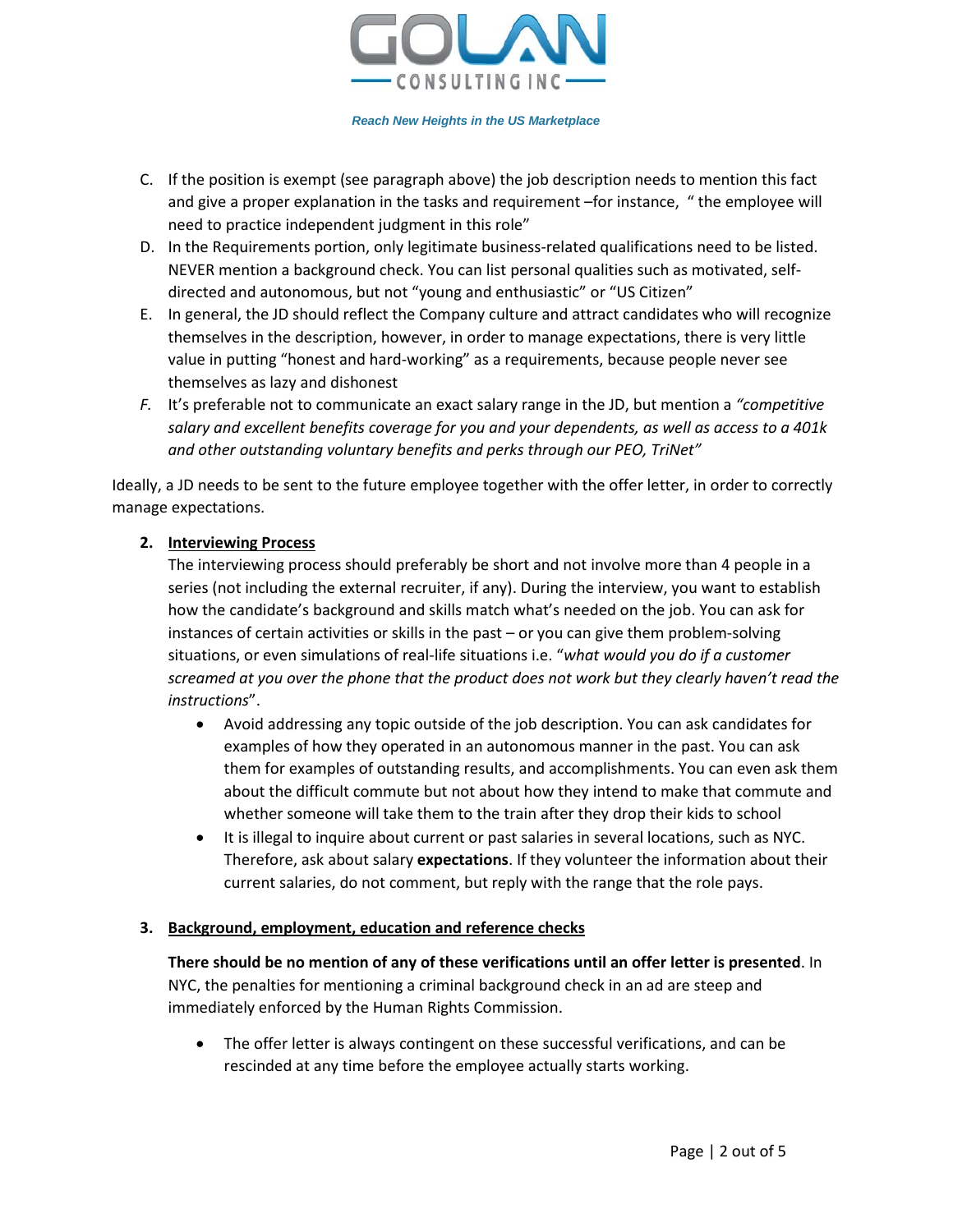

- Some companies ask candidates to send a copy of their degree as part of the verification process. I have seen fraud with that wherein people who have enough nerve to lie on their LinkedIn profile and resume will also produce a falsified degree.
- When working with background checks companies, such as HireRight or GoodHire, you will choose a package most relevant to your needs. Usually, this package includes criminal background checks and employment checks (only dates and title are mandatory to report so companies can decline to mention anything else).
- Companies that choose to perform drug testing have to take into account the new laws around cannabis use in the state of CA, and MA. Provisions need to be made in the employee handbook regarding performing certain tasks, such as driving, under the influence, as defined by local laws.
- SHRM (Society for HR Management) recognizes the lack of validity and reliability of reference checks. Clearly, if the candidate gave you these references, they will only have good things to say about him. Additionally, most companies instruct their managers to avoid giving references and only give general employment information as mandated by law. There is absolutely no upside for a Company to say the truth about a Sales Manager who didn't meet their quota. *Both the Company and the person giving the reference can be sued by the candidate for loss of opportunity and revenue.*
- Just to align expectations: I have come across two extreme cases wherein the employee was fired for cause but having signed a special settlement, the fact that this employee stole money from the Company never appeared in legal proceedings and was never mentioned to anyone outside of the Company. The other case involved a rather mindboggling instance of harassment. These two cases will not show up in any of the checks that can be regularly performed on the employees.

# **4. Offer Letter**

- The offer letter is not a contract, and it needs to specify that employment is at will
- You want to engage the Company to as little as possible in the offer letter. Future raises, and bonuses should be avoided in the offer letter. Basically, if all works well, you will want to keep the employee happy, and therefore will allocate these raises down the line – employees who want a guarantee in the offer letter need to be told so
- It is not advisable to offer a mutual notice period in the offer letter, as it will not be enforceable on the side of the employee and only engages the Company
- We have a certain type of offer letter with TriNet, and it's preferable to use their wording
- An offer letter prepared for a specific employee cannot be re-used for another, as they may be in a different role, location, or report to different people
- Holidays and sick days are pre-defined, but vacation days are negotiable. You may want to give a similar number of days to employees in the same role as a best practice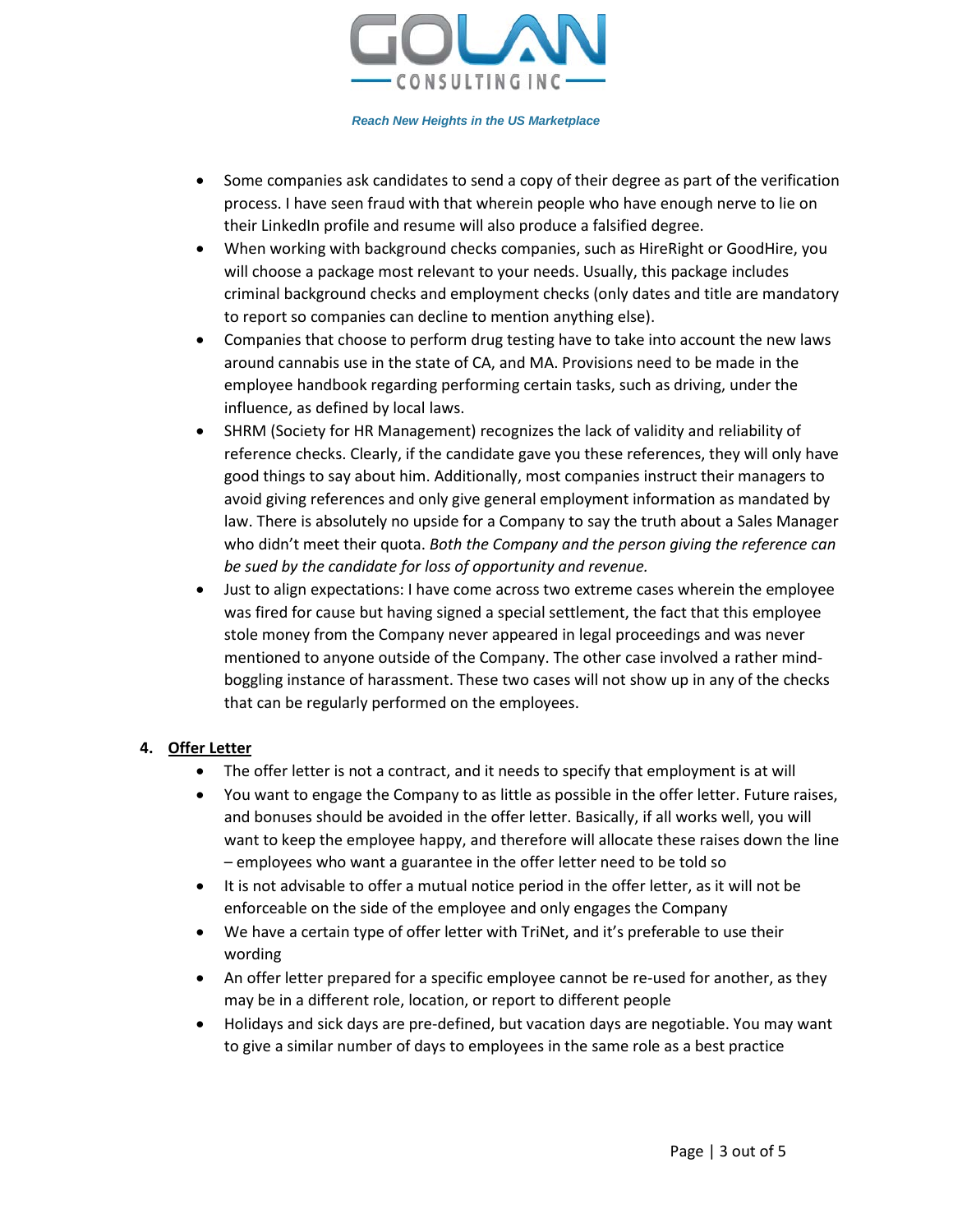

# **Q&A**

## • *Can I ask candidates what their accent is from?*

Absolutely not. This means that you would be discussing their country of origin, which puts them in a protected class in case you don't hire them (adverse impact) or if you have to terminate their employment later on.

Of course, the same rule applies to all protected class mentioned above, even after the employee has started working. If they volunteer information, for *instance about their gender identity, you may acknowledge and should use the required pronoun, but avoid commenting in any way that should make it appear a valid factor for a work decision*.

• *What if the candidate asks me which hours we work every day?*

If this is an exempt role, you can answer that the employee will have to put in all hours necessary to get the job done. It is not recommended to "warn" the candidates that they may have to spend all hours awake checking their emails – and of course, it is not recommended to instill that practice in the first place.

Hourly employees will work a maximum of 8 hours a day, and up to 40 hours a week, before reporting overtime. CA law will extend overtime to hourly employees who work over 8 hours in a day even if they don't come to work on the next day.

- *Can I call references the candidate gave me without sending the offer letter first?* Although it should be safe to approach references voluntary given by a candidate prior to receiving the offer letter, experience shows that candidates can turn and claim loss of employment due to the inquiry with their present employer, if they end up not being hired. The court will side with them in most states, particularly in NYC and CA
- *The employee is supposed to start on Monday, but his employment check came back showing that he didn't work at that Company during the specified dates. What do I do?* There needs to be reasonable accommodation for mistakes, i.e. a month or so in the dates of employment. People don't always remember exactly what their first day was, or may confuse that date with the date of the offer letter. However, intentional errors, such as prolonging the date of employment by several months on LinkedIn or on a resume, should be addressed with the candidate.
- *Can we ask the candidates if they own a car?* In most cases, no. This question may be discriminatory. The Equal Employment Opportunity Commission (EEOC) considers car ownership "financial information." While federal law does not prevent employers from asking candidates about financial information, the federal equal employment opportunity laws prohibit employers from illegally discriminating when using financial information to make employment decisions. The EEOC notes that an employer may not have a financial requirement if it does not